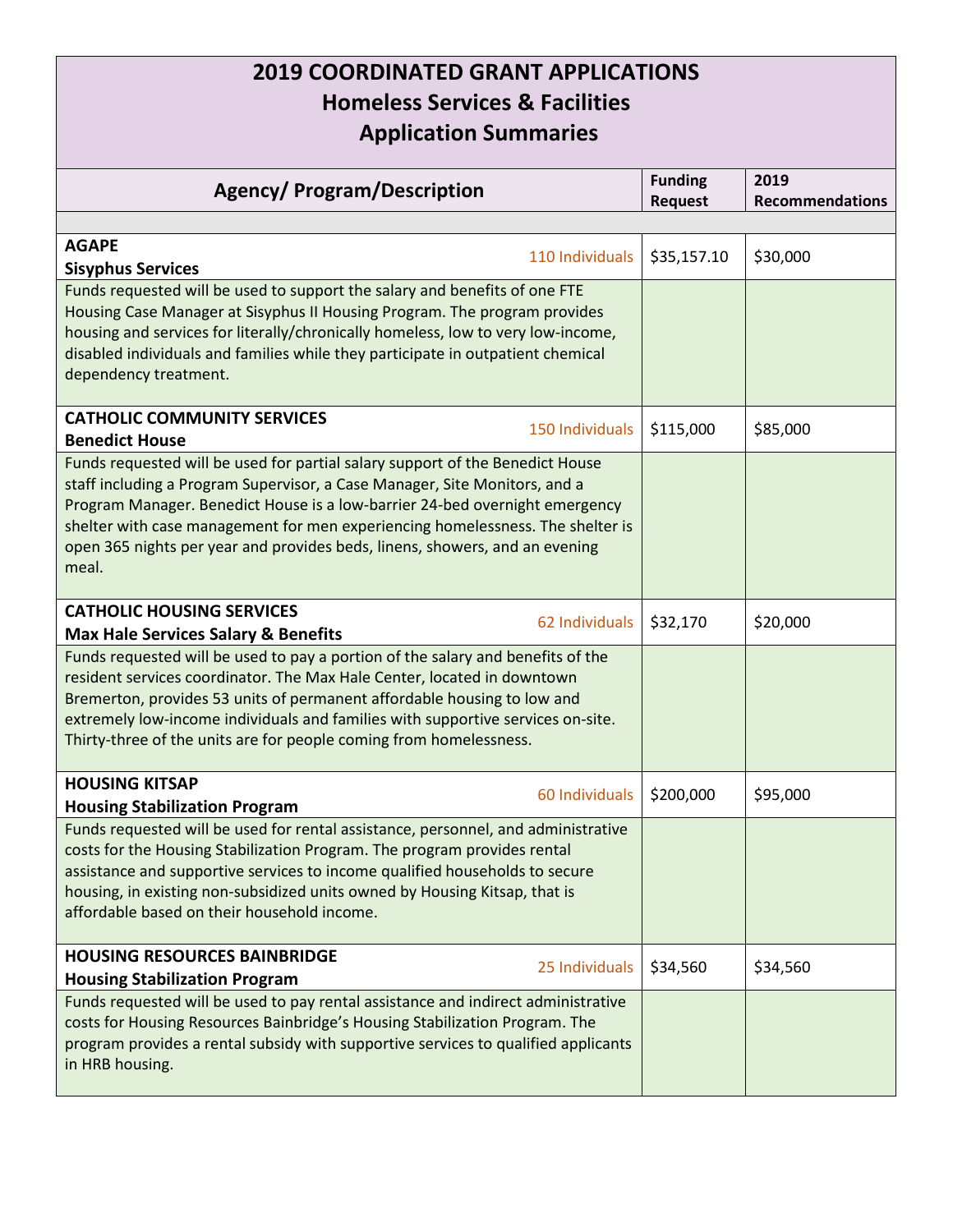| <b>HOUSING RESOURCES BAINBRIDGE</b>                                                                                                                                                                                                                                                                                                                                                                                                                                                                                                                                                                                                                                                           | 15 Individuals  | \$43,200  | \$38,293  |
|-----------------------------------------------------------------------------------------------------------------------------------------------------------------------------------------------------------------------------------------------------------------------------------------------------------------------------------------------------------------------------------------------------------------------------------------------------------------------------------------------------------------------------------------------------------------------------------------------------------------------------------------------------------------------------------------------|-----------------|-----------|-----------|
| <b>Permanent Supportive Housing</b>                                                                                                                                                                                                                                                                                                                                                                                                                                                                                                                                                                                                                                                           |                 |           |           |
| Funds requested will be used for rental subsidies and administrative funds for<br>Housing Resources Bainbridge's Permanent Supportive Housing Program. The<br>Program provides rental subsidy and supportive case management to senior and<br>disabled residents on Bainbridge Island living in Housing Resources Bainbridge's<br>permanent, affordable properties, allowing them to remain in decent and safe<br>housing. The subsidy will allow residents to pay no more than 35% of their<br>monthly income towards rent.                                                                                                                                                                  |                 |           |           |
| <b>KITSAP COMMUNITY RESOURCES</b>                                                                                                                                                                                                                                                                                                                                                                                                                                                                                                                                                                                                                                                             | 927 Individuals | \$125,000 | \$100,000 |
| <b>Housing and Homeless Services</b>                                                                                                                                                                                                                                                                                                                                                                                                                                                                                                                                                                                                                                                          |                 |           |           |
| Funds requested will be used to support wages and benefits for five Family<br>Development Specialists and related supervision, as well as program support<br>expenses and administrative costs. The Housing and Homeless Services Program<br>assists individuals and families access emergency, interim and permanent<br>housing with supportive services to help attain housing stability and self-<br>sufficiency.                                                                                                                                                                                                                                                                          |                 |           |           |
| <b>KITSAP MENTAL HEALTH SERVICES</b><br><b>Housing Navigation Center Facility</b>                                                                                                                                                                                                                                                                                                                                                                                                                                                                                                                                                                                                             | 80 Individuals  | \$195,250 | \$95,929  |
| Funds requested will be for 12% of the Housing Navigation Center site acquisition<br>and renovation costs. The proposed Navigation Center will be in Bremerton, close<br>to transportation, services and food and will provide non-time limited low-barrier<br>shelter for chronically homeless residents living with serious mental illness<br>and/or substance use disorders with 24x7 facility access. 10 beds will be<br>designated for medical respite. The site will include fencing, semi-private bed<br>space with line-of-site for safety, "day" room, provider offices, and storage.                                                                                                |                 |           |           |
| KITSAP MENTAL HEALTH SERVICES                                                                                                                                                                                                                                                                                                                                                                                                                                                                                                                                                                                                                                                                 | 80 Individuals  | \$201,044 | \$95,929  |
| <b>Housing Navigation Center Services</b>                                                                                                                                                                                                                                                                                                                                                                                                                                                                                                                                                                                                                                                     |                 |           |           |
| Funds requested will be used for salary costs for the Housing Director and Shelter<br>Manager plus program expenses. The proposed Navigation Center will be a low-<br>barrier 24-hour x 7 days/week shelter for 70 households (individuals and couples)<br>per night, including 10 beds reserved for medical respite. On-site services<br>including primary care, housing, engagement with behavioral health, and access<br>to employment programs will be provided through community collaborations.<br>Services are targeted to chronically homeless Kitsap residents living with serious<br>mental illness and/or substance use disorders who can manage their behaviors at<br>the Center. |                 |           |           |
| KITSAP MENTAL HEALTH SERVICES<br><b>Rental Assistance</b>                                                                                                                                                                                                                                                                                                                                                                                                                                                                                                                                                                                                                                     | 8 Individuals   | \$67,760  | \$58,550  |
| Funds requested will be used for rental subsidies, deposit assistance and                                                                                                                                                                                                                                                                                                                                                                                                                                                                                                                                                                                                                     |                 |           |           |
| administrative costs to support 8 current and future KMHS clients who have been<br>released from an institutional setting and who without this support are at high<br>risk of homelessness. The program provides permanent housing options for<br>adults with chronic, severe mental illness, with intensive wrap-around treatment<br>services 7 days a week, improving their ability to live successfully in the<br>community.                                                                                                                                                                                                                                                               |                 |           |           |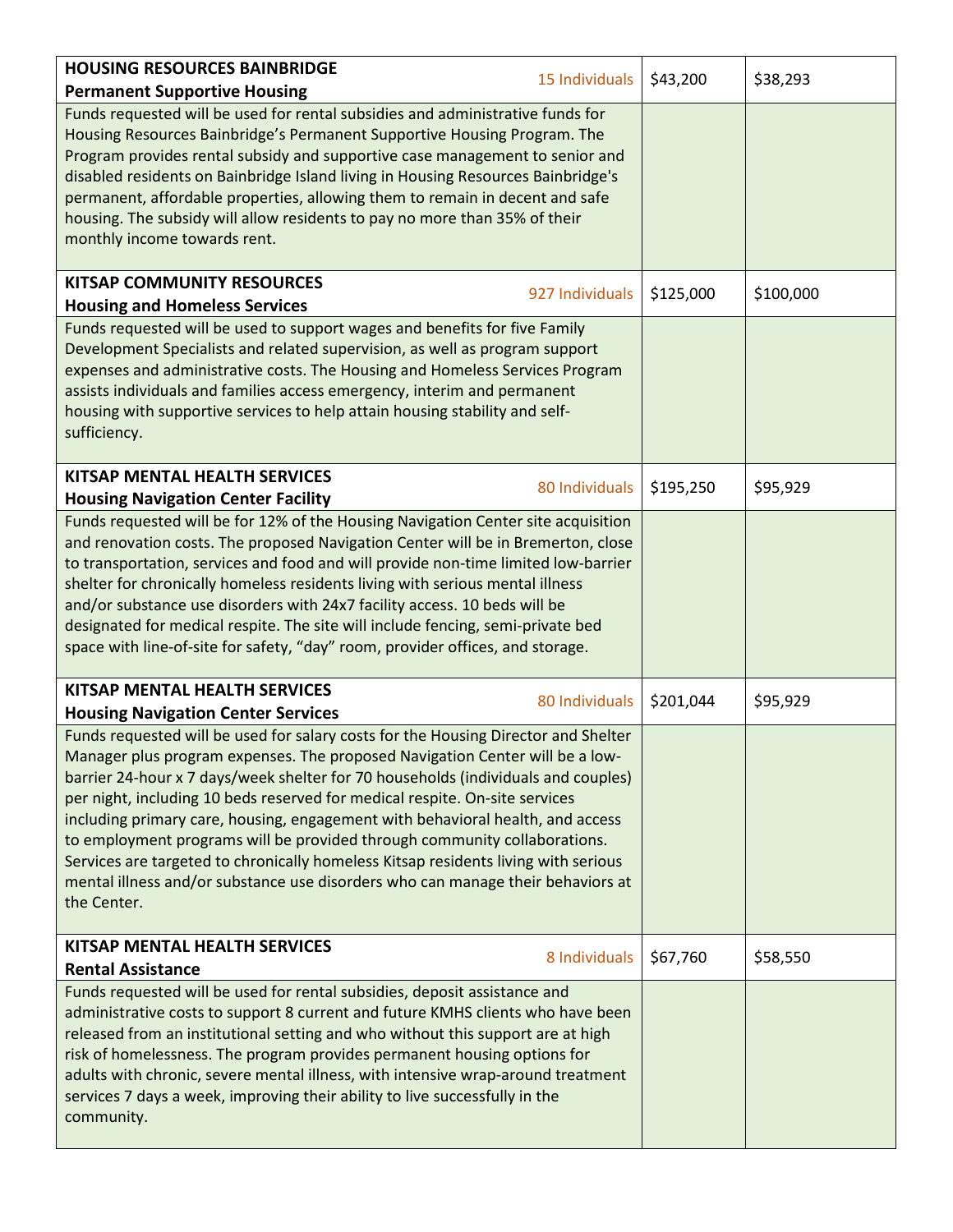| <b>KITSAP RESCUE MISSION</b>                                                                                                                                                                                                                                                                                                                                                                                                                                                                                                                                               | 350 Individuals | \$60,000 | \$50,000 |
|----------------------------------------------------------------------------------------------------------------------------------------------------------------------------------------------------------------------------------------------------------------------------------------------------------------------------------------------------------------------------------------------------------------------------------------------------------------------------------------------------------------------------------------------------------------------------|-----------------|----------|----------|
| <b>Bremerton Shelter</b>                                                                                                                                                                                                                                                                                                                                                                                                                                                                                                                                                   |                 |          |          |
| Funds requested will be used for partial salaries and benefits of 4 full-time staff<br>plus a portion of the utility costs and insurance of the shelter. The low-barrier<br>overnight shelter located in Bremerton is open 365 nights a year and provides 25<br>beds to homeless individuals who preregister with the Housing Solutions Center.<br>The shelter will provide showers and clean clothes to sleep in and will segregate<br>families from the general population.                                                                                              |                 |          |          |
| <b>KITSAP RESCUE MISSION</b>                                                                                                                                                                                                                                                                                                                                                                                                                                                                                                                                               | 300 Individuals | \$31,000 | \$20,000 |
| <b>Support Services</b>                                                                                                                                                                                                                                                                                                                                                                                                                                                                                                                                                    |                 |          |          |
| Funds requested will be used to pay a portion of staff salaries for the Kitsap<br>Rescue Mission Supportive Services. The Program will provide targeted services<br>to homeless clients in the shelter and community including case management,<br>connecting clients with new services, goal seeting and stability plans, healing<br>from trauma, and education and employment support.                                                                                                                                                                                   |                 |          |          |
| <b>KITSAP RESCUE MISSION</b><br><b>Work Apprenticeship Volunteer</b>                                                                                                                                                                                                                                                                                                                                                                                                                                                                                                       | 15 Individuals  | \$10,000 | \$10,000 |
| Funds requested will be used to pay a portion of the salary and benefits of the<br>Support Services Director plus costs associated with program curriculum. The<br>Work Apprenticeship Volunteer (WAV) Program provides a bridge from the<br>lifestyle of the street to the habits of the employed through a 12-week program<br>which includes an ACE Overcomers course, random drug tests, classes on hope,<br>strengths, and budgeting, a guaranteed bed in the overnight shelter, and<br>supervised work alongside staff/supervisors with regular reviews and feedback. |                 |          |          |
| <b>NORTH KITSAP FISHLINE</b><br><b>Homeless Services</b>                                                                                                                                                                                                                                                                                                                                                                                                                                                                                                                   | 220 Individuals | \$59,500 | \$53,550 |
| Funds requested will be used to pay the salary of a part-time HomeShare<br>Coordinator, mileage reimbursement, marketing and PR costs, eviction<br>prevention/gap funding, and emergency housing-hotel funding for the Homeless<br>Support Services Program. The program provides food, housing, and supportive<br>services to the most vulnerable clients who are without secure housing.                                                                                                                                                                                 |                 |          |          |
| <b>OLIVE CREST</b><br><b>Independent Living Skills (ILS) Housing Specialist</b>                                                                                                                                                                                                                                                                                                                                                                                                                                                                                            | 35 Individuals  | \$75,000 | \$55,000 |
| Funds requested will be used for the salary and benefit costs of the Independent<br>Living Skills (ILS) Housing Specialist and a portion of the ILS supervisor,<br>administration, and rental assistance. The program assists youth ages $15 - 21$ in<br>gaining the skills to live independent of the foster care system including securing<br>and maintaining permanent housing, pursuing an education, gaining<br>employment, and development of healthy relationships with their family.                                                                               |                 |          |          |
| <b>ST. VINCENT DE PAUL</b><br><b>Birkenfeld-Stella Maris Shelter</b>                                                                                                                                                                                                                                                                                                                                                                                                                                                                                                       | 115 Individuals | \$43,599 | \$17,000 |
| Funds requested will be provide partial salary costs of a part-time case manager<br>to provide case management, advocacy, support services, and improved access<br>to community services for residents of the Birkenfeld-Stella Maris Women's<br>shelter. The shelter provides overnight housing and case management for ninety-<br>days to women and their children.                                                                                                                                                                                                      |                 |          |          |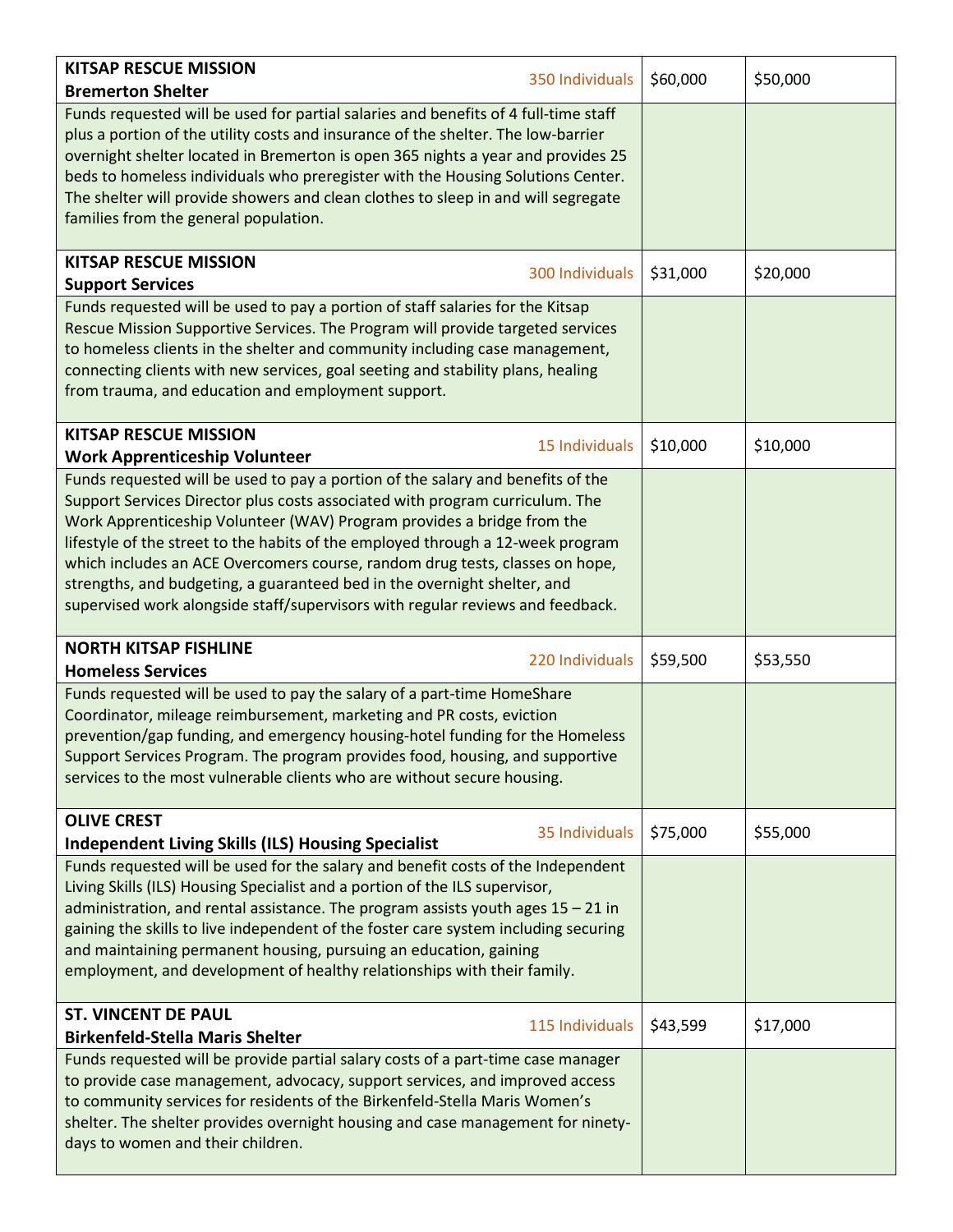| THE COFFEE OASIS                                                                                                                                                                                                                                                                                                                                                                                                                                                                                                                                                                                                                                                                                         | 500 Individuals | \$152,940 | \$95,000  |
|----------------------------------------------------------------------------------------------------------------------------------------------------------------------------------------------------------------------------------------------------------------------------------------------------------------------------------------------------------------------------------------------------------------------------------------------------------------------------------------------------------------------------------------------------------------------------------------------------------------------------------------------------------------------------------------------------------|-----------------|-----------|-----------|
| <b>Homeless Youth Services</b>                                                                                                                                                                                                                                                                                                                                                                                                                                                                                                                                                                                                                                                                           |                 |           |           |
| Funds requested will be used to support the salaries, taxes and benefits of 2 FTE<br>case managers/job trainers, 1 FTE housing manager, and 1 FTE overnight shelter<br>counselor. The program provides the core services needed to help youth ages 13<br>- 25 experiencing homeless, through outreach, drop-in centers, housing, case<br>management, job training, and mentoring relationships.                                                                                                                                                                                                                                                                                                          |                 |           |           |
| THE SALVATION ARMY                                                                                                                                                                                                                                                                                                                                                                                                                                                                                                                                                                                                                                                                                       |                 |           |           |
| <b>Homeless Support Services</b>                                                                                                                                                                                                                                                                                                                                                                                                                                                                                                                                                                                                                                                                         | 750 Individuals | \$84,370  | \$46,241  |
| Funds requested will be used to support salaries and benefits of the Social<br>Services Director and Social Services Aide, administration, and direct aid to clients<br>including bus tokens, ORCA cards, ID cards, medical costs, outdoor gear, gasoline<br>vouchers, taxi vouchers, and motel nights. The program provides direct services<br>to assist homeless clients in their efforts towards employment and housing and<br>increases access to supportive services.                                                                                                                                                                                                                               |                 |           |           |
| THE SALVATION ARMY                                                                                                                                                                                                                                                                                                                                                                                                                                                                                                                                                                                                                                                                                       | 500 Individuals | \$148,449 | \$120,000 |
| <b>Winter Homeless Shelter Program</b>                                                                                                                                                                                                                                                                                                                                                                                                                                                                                                                                                                                                                                                                   |                 |           |           |
| Funds requested will be used to support salaries and benefits for shelter staff,<br>program supplies, program-related administrative expenses and training, and<br>security contractors. The shelter will offer overnight housing to the community's<br>most underserved individuals who have the most severe, persistent, and complex<br>barriers that would typically hinder their ability to access shelter services. It will<br>be open 121 nights in January, February, March, and December of 2019 and offer<br>70 beds.                                                                                                                                                                           |                 |           |           |
| <b>WEAVER FOUNDATION</b><br><b>Georgia's House</b>                                                                                                                                                                                                                                                                                                                                                                                                                                                                                                                                                                                                                                                       | 120 Individuals | \$100,786 | \$40,000  |
| Funds requested will be used to support shelter staff costs including shelter<br>director, 2 PT case managers, 2 PT shelter workers, plus program administration,<br>supplies, and direct services. Georgia's House offers clients a clean, safe shelter,<br>weekly individualized case management, life skills training, self-sustainment<br>classes, and community resource connection.                                                                                                                                                                                                                                                                                                                |                 |           |           |
| <b>WEST SOUND TREATMENT CENTER</b><br>O'Hana House & Lighthouse Services                                                                                                                                                                                                                                                                                                                                                                                                                                                                                                                                                                                                                                 | 75 Individuals  | \$50,000  | \$35,000  |
| Funds requested will be used to pay a portion of salaries and benefits two PT<br>housing case managers, one at The Lighthouse House, serving 8 men, and one at<br>O'Hana House, serving 12 women and their children plus a portion of the salary<br>of the Operations Director. O'Hana House and The Lighthouse are separate, but<br>similar, permanent supportive housing programs that supply permanent safe and<br>sober housing, on-site supportive case management, and vocational wrap-around<br>service planning to individuals experiencing chronic homelessness and behavioral<br>health conditions including substance use disorders and related trauma.<br><b>WEST SOUND TREATMENT CENTER</b> |                 |           |           |
| <b>Relapse Prevention Housing Assistance &amp; Support</b>                                                                                                                                                                                                                                                                                                                                                                                                                                                                                                                                                                                                                                               | 75 Individuals  | \$90,000  | \$0       |
| Funds requested will be used to support wages and benefits for one FTE case<br>manager plus utility expenses rent, and deposit for residents. The program<br>collaborates with a private property management group to provide supportive<br>housing group recovery housing for individuals (up to 8 per house) that promotes                                                                                                                                                                                                                                                                                                                                                                             |                 |           |           |